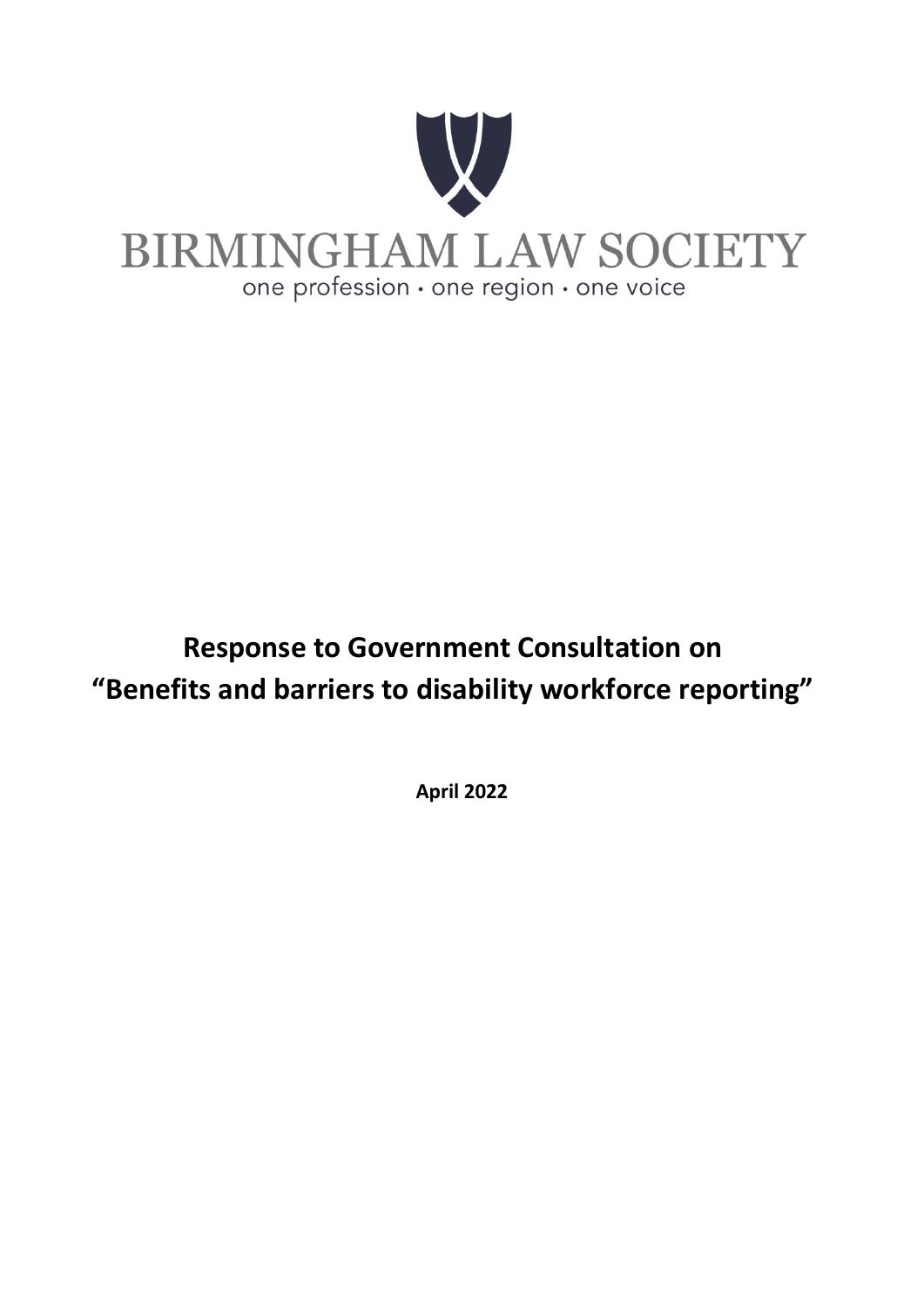### Section B: Benefits and barriers to disability workforce reporting

This section seeks to better understand perceived benefits and risks involved in disability workforce reporting, both voluntary and mandatory.

Please explain and provide evidence for your answers where possible.

### **7. a. Do you think that greater transparency on disability in the workforce leads to more inclusive practices? (Tick one box)**

Yes No I don't know

### **b. Please explain and provide evidence where possible.**

In principle, we consider that greater transparency is more likely to lead to more inclusive practices than reduced transparency is. However, we feel unable to say more than that greater transparency *may* lead to more inclusive practices because this is an area where the link between increased transparency and increased inclusivity needs more research. We consider that factors that lead to increased inclusivity are complex and, without more (i.e., on its own), increased transparency may well not lead to increased inclusivity.

Perhaps the greatest beneficial effect of increased transparency would be an increase in applications for work by those with a disability to employers with a demonstrated record of inclusivity. But we think that will not, of itself ensure increased inclusivity by employers.

### **8. Do you think that disability workforce reporting by large employers (250+ employees) should be voluntary or mandatory? (Tick one box)**

Voluntary Mandatory

For the reasons set out below, we propose that companies with 250+ employee are required to report on a mandatory basis.

### **9. a. What do you think the main benefits of a voluntary approach to disability workforce reporting are?**

Voluntary reporting is likely to generate data which will enable assessment of inclusivity in the workplace.

### **b. What do you think the main risks are?**

The main risks of voluntary reporting are likely to be non-engagement/low take-up. The voluntary nature of the current system appears to have led to a situation where many are unaware of the voluntary reporting framework and a significant proportion of those who are aware choose not to engage. As such, the group of workers this is being set up to protect may not be as supported as intended or envisaged with a voluntary regime.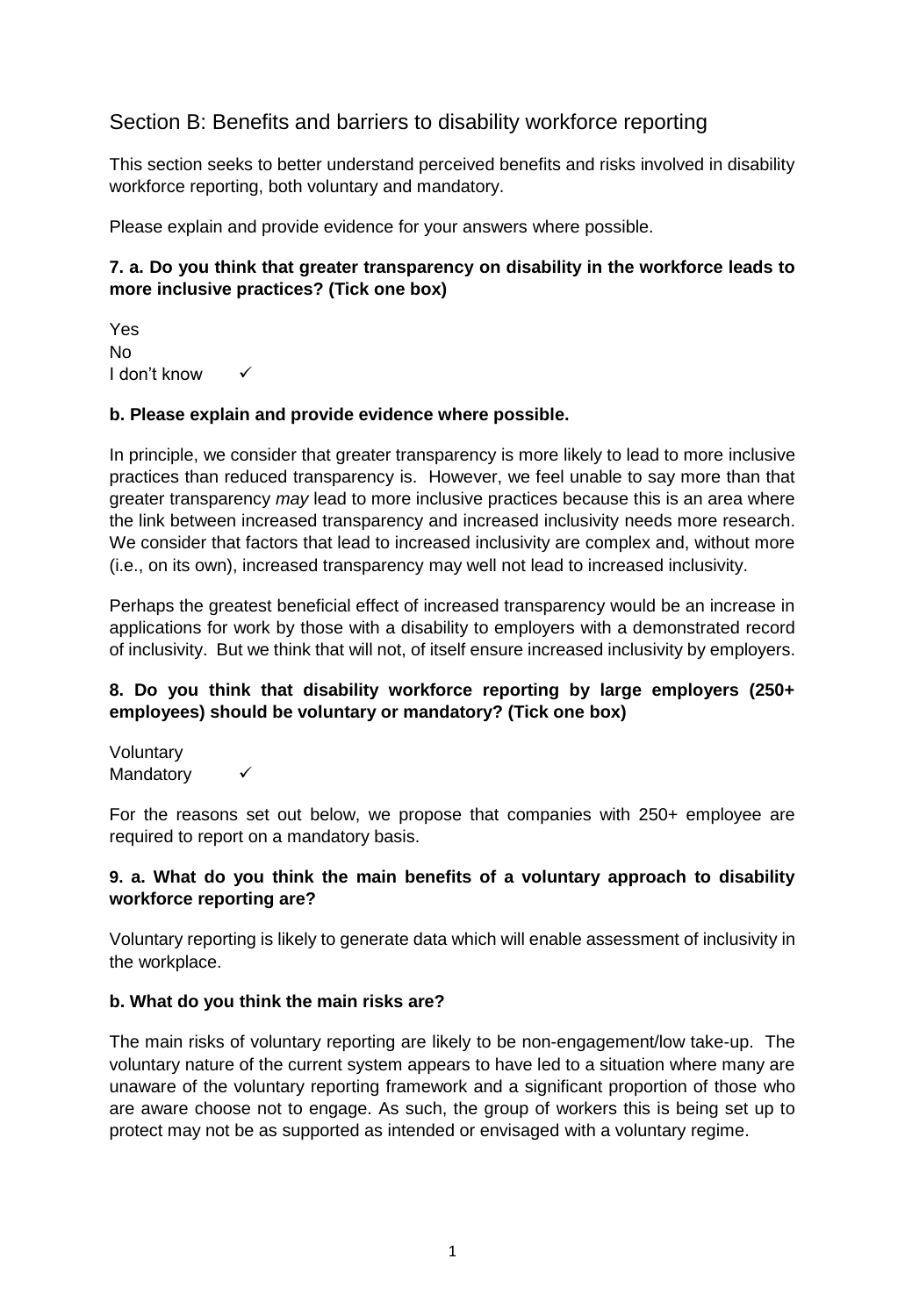Further, without mandating reporting in circumstances where employers may consider reporting, it will give rise to a risk of data protection breach/identification of individuals and/or an excessive regulatory burden/cost.

### **10. The research available indicates low uptake of the disability voluntary reporting framework. How could voluntary reporting be increased?**

- Further promotion/raising awareness.
- Positive case studies demonstrating the advantages of both reporting and inclusivity.
- Requiring qualifying employers to confirm, in ET3 forms, whether (if they employ more than 250 people) they engage with the voluntary process of reporting.
- Providing some financial support for reasonable adjustments for those reporting and evidencing support of a specific number of workers who meet the criteria under the Equality Act.

### **11. a. What do you think the main benefits of a mandatory approach to disability workforce reporting are?**

- Ensures a greater degree of data capture than voluntary reporting this may then support more inclusive practices through awareness raising and comparative analysis amongst employers. It may also support further research and understanding in wider society.
- Requires businesses to consider the impact of their inclusivity policies.
- Might support recruitment and retention of employees.
- Promotes more discussion and consideration of disability issues amongst employers. Greater public awareness of these issues (and relative employer positions) and may also encourage employers to seek to improve their practices in order to encourage recruitment and promote a positive brand.

### **b. What do you think the main risks are? See covering email**

- Data protection breaches/risk of identification of individuals (if a small number of employees are disabled), which may lead to a reluctance on the part of individuals to reveal their disability (if hidden/capable of being hidden).
- Requiring individuals to interpret the Equality Act definition of disability (which is potentially complex).
- Possibly creates a concern for employers who are considering accepting an employee's self-identification for reporting purposes but may wish to later challenge this in legal proceedings.
- Failure to capture the vast range/differences that exist in relation to types of disability, and the extent of support that may be in place for a small number of employees (i.e. produces 'flat' data that mis-represents the true level of inclusivity and hides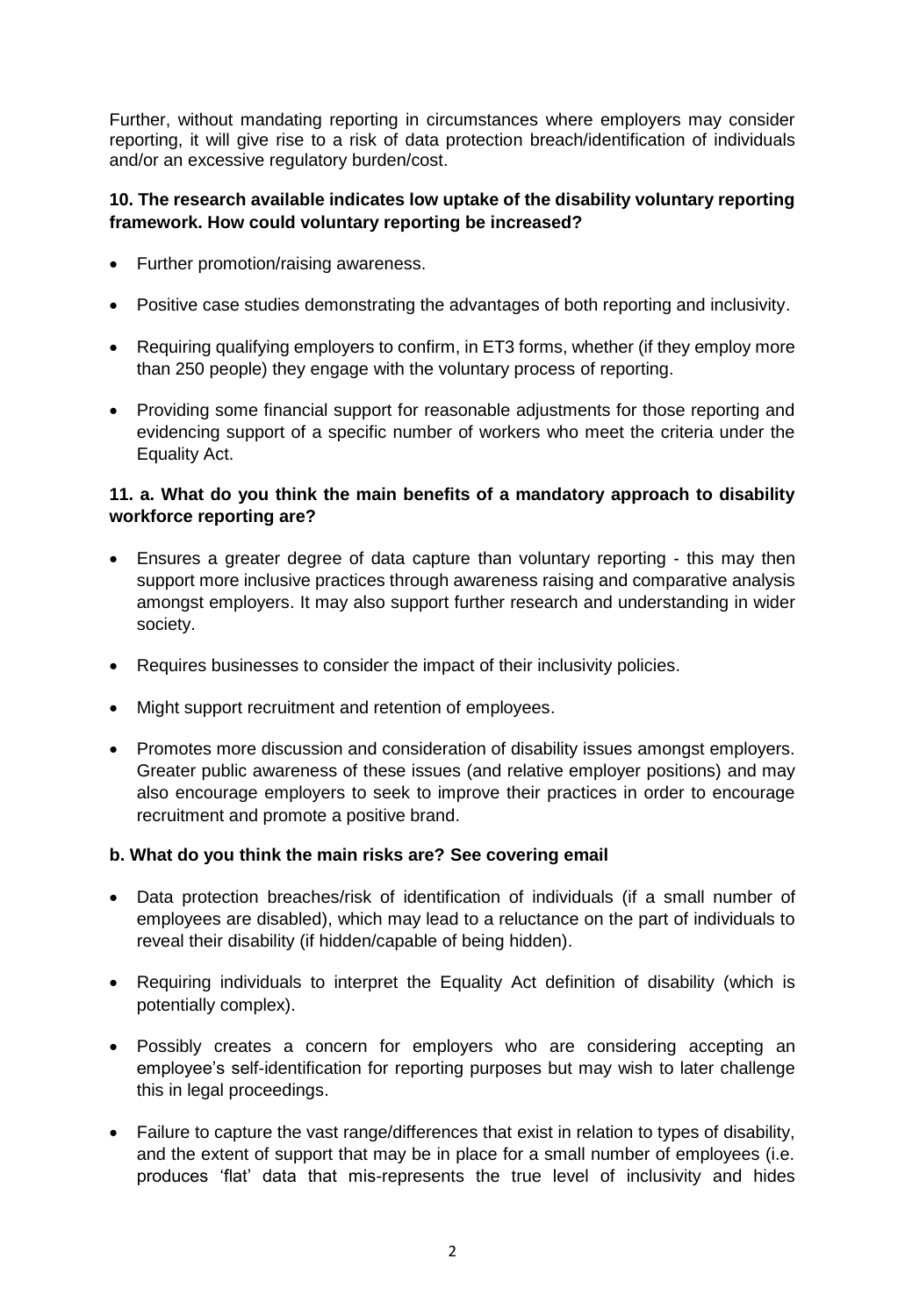differences between types of disabilities). As such, this approach is felt to be a 'blunt instrument' approach but could be an important first step in raising awareness.

- Being limited to larger companies, which may be at the more inclusive end of the spectrum already, the data may misrepresent the true picture across the whole of the national workforce.
- Regulatory burden, resulting in an economic burden without obvious/clear benefit in terms of increased inclusivity; an economic burden which may fall in part on the workforce (which may be adverse to the very interests that the reporting is intended to support).
- Consideration would need to be given to how frequently the reporting would be. Once per year may be too frequent as it would not allow time for the employer to reflect on the data. Once every three years may therefore be more appropriate.

### **12. a. What do you think the main benefits of publishing disability workforce information are?**

- Without publishing, the requirement lacks 'teeth'. If there is no 'naming and shaming' there may be no or little incentive to improve the statistics and it would not promote the raising of wider-societal awareness of these issues, allow for a comparative analysis and/or generate improved employer practices.
- Provides support for those who meet the definition under the Equality Act in terms of planning their career and employment opportunities.
- Raises the profile of these issues as a public concern.

### **b. What do you think the main risks are?**

- Publishing may lead to increased data protection concerns, and increased costs on the part of whichever publicly funded body is responsible for publishing.
- Volume of data generated may make it difficult for the public to make easy comparisons or analysis.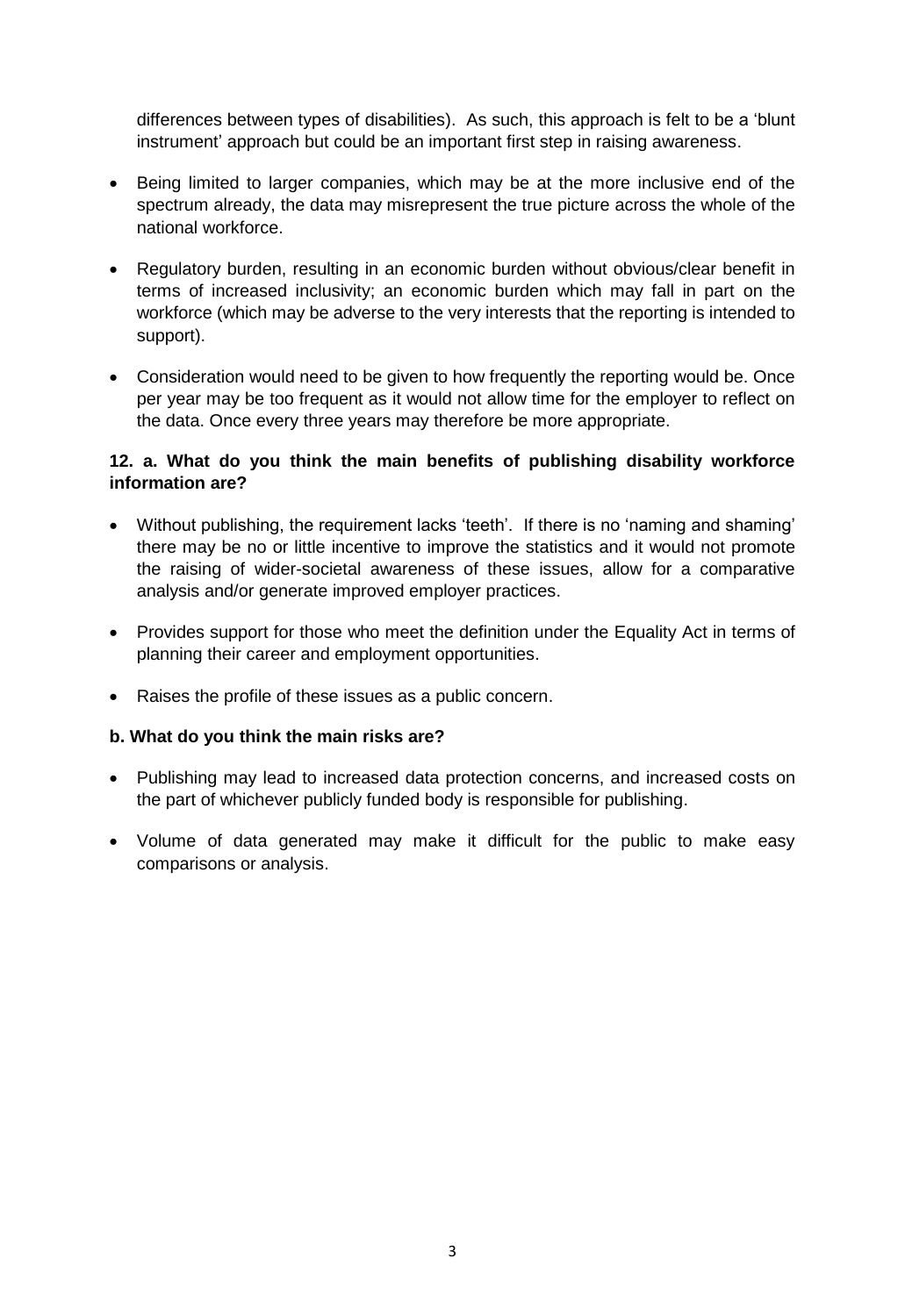### Section C: Considerations if mandatory disability workforce reporting were to be implemented

This section explores issues requiring careful consideration if disability workforce reporting were to be made mandatory through legislation.

The information you provide here will be considered in the broader context of answers to sections A and B, where you were asked to set out the benefits and risks of voluntary and mandatory reporting processes.

### **13. a. Disability workforce reporting is intended to increase transparency and the recruitment, retention and progression of disabled people. Do you agree or disagree that the proportion of employees identifying as disabled is a useful statistic to report on? (Tick one box)**

| Strongly agree    |  |
|-------------------|--|
| Agree             |  |
| <b>Disagree</b>   |  |
| Strongly disagree |  |
| I don't know      |  |
| Other             |  |

### **b. Please explain your answer.**

• Without such data there is no means of measuring whether progress is being made in terms of increased inclusivity.

### **c. What, if any, statistic could be reported alongside or instead of the proportion of employees identifying as disabled? Please explain.**

- An opportunity for the provision of a narrative by the employer, which may explain why the bare/flat statistics do not paint a reliable picture.
- Information breaking down physical or psychological nature of the disability

### **14. a. Do you agree or disagree that large employers (250+ employees) should use a standardised approach to collect disability workforce data if reporting became mandatory? (Tick one box)**

Strongly agree  $\checkmark$ Agree Disagree Strongly disagree I don't know

### **b. Please explain your answer.**

• This would reduce the regulatory burden and assist with meaningful analysis.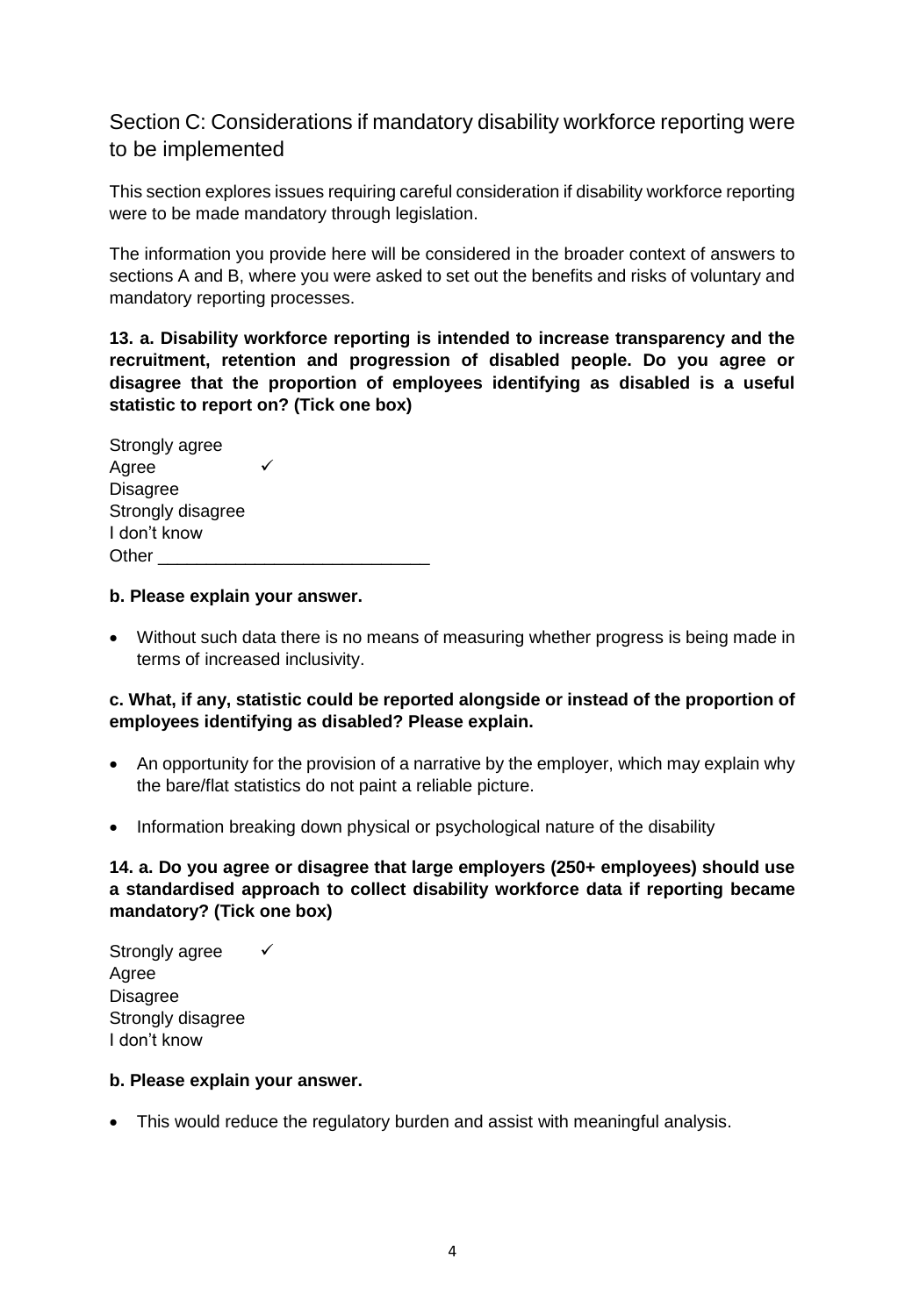### **15. There are many ways that people are asked to self-identify as disabled. If large employers were to use a standardised approach to data collection, which wording do you think should be used to ask employees if they identify as disabled? (Tick all boxes that apply)**

'Do you consider yourself to have a disability or a long-term health condition (mental health and/or physical health)?' Wording from the voluntary reporting framework

'a. Do you have any physical or mental health conditions or illnesses lasting or expected to last 12 months or more?' and 'b. Does your condition or illness\do any of your conditions or illnesses reduce your ability to carry out day-to-day activities?' Wording from the Government Statistical Service

None - collection of data should not be standardised

I don't know

Other : we consider that the Equality Act definition would need to be used, to avoid complication and inconsistency. However, it is not necessarily an easy definition for employees to interpret.

**16. What could support large employers to implement disability workforce reporting in consistent and effective ways? For example, would tools or guidance help consistency across organisations and sectors, and if so what could this look like.** 

An ACAS or EHRC guide on reporting, setting out the benefits and methodology and providing information on supporting self-reporting and avoiding the identification of individuals.

### **17. If large employers were required to collect disability workforce information and report it to another organisation, which organisation do you think they should report to? (Tick all boxes that apply):**

Central government A disabled person led organisation A regulatory body  $\checkmark$ None - there should not be centralised collection of this information Other **Lation** 

**18. a. Should large employers publish organisation-level disability workforce statistics? For example, the proportion of their workforce identifying as disabled. (Tick one box)** 

 $Yes$   $\checkmark$ No I don't know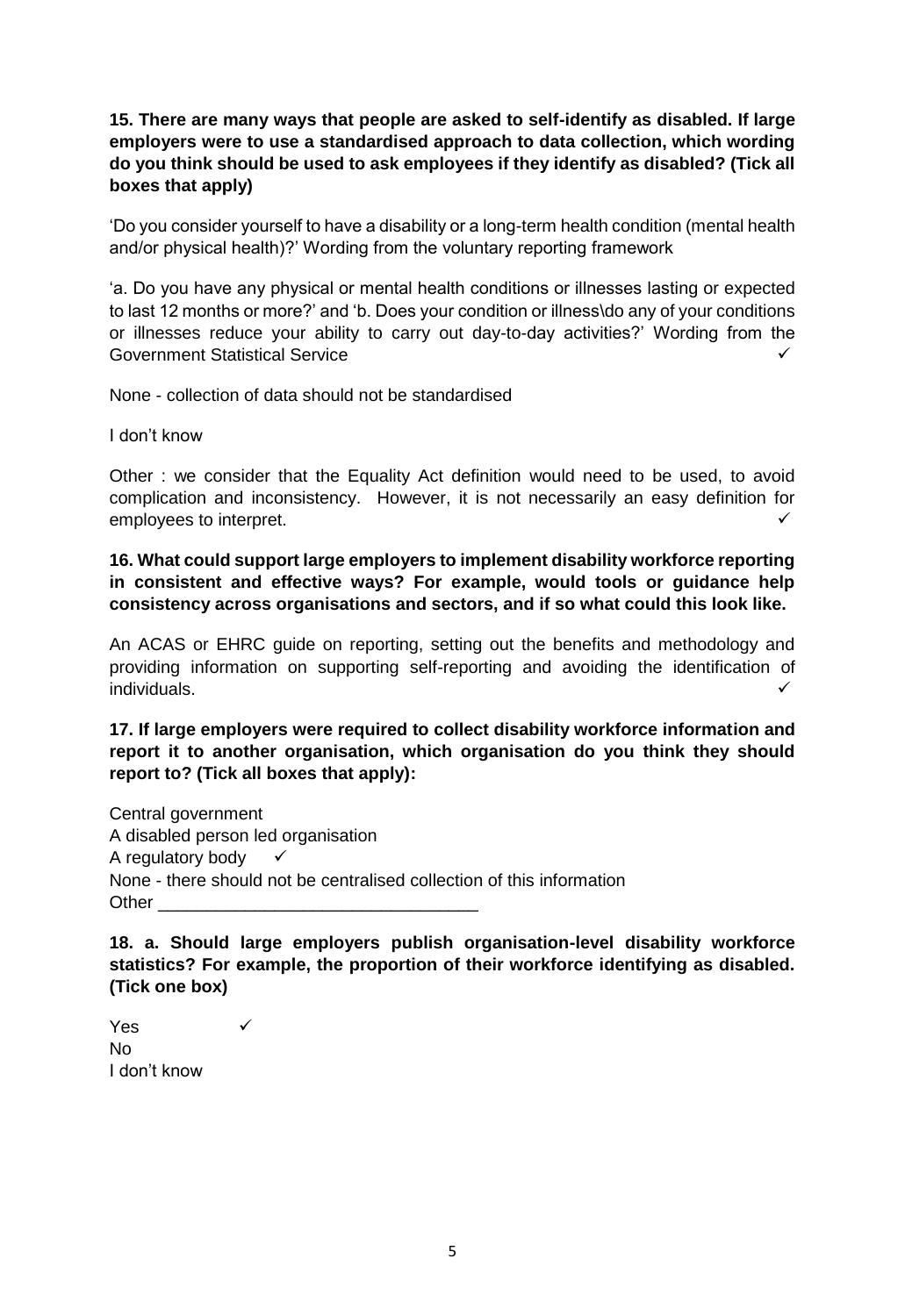### **b. If published, who do you think should publish this information? (Tick all boxes that apply)**

The employer Central government A disabled person led organisation A regulatory body  $\checkmark$ I don't know Other  $\Box$